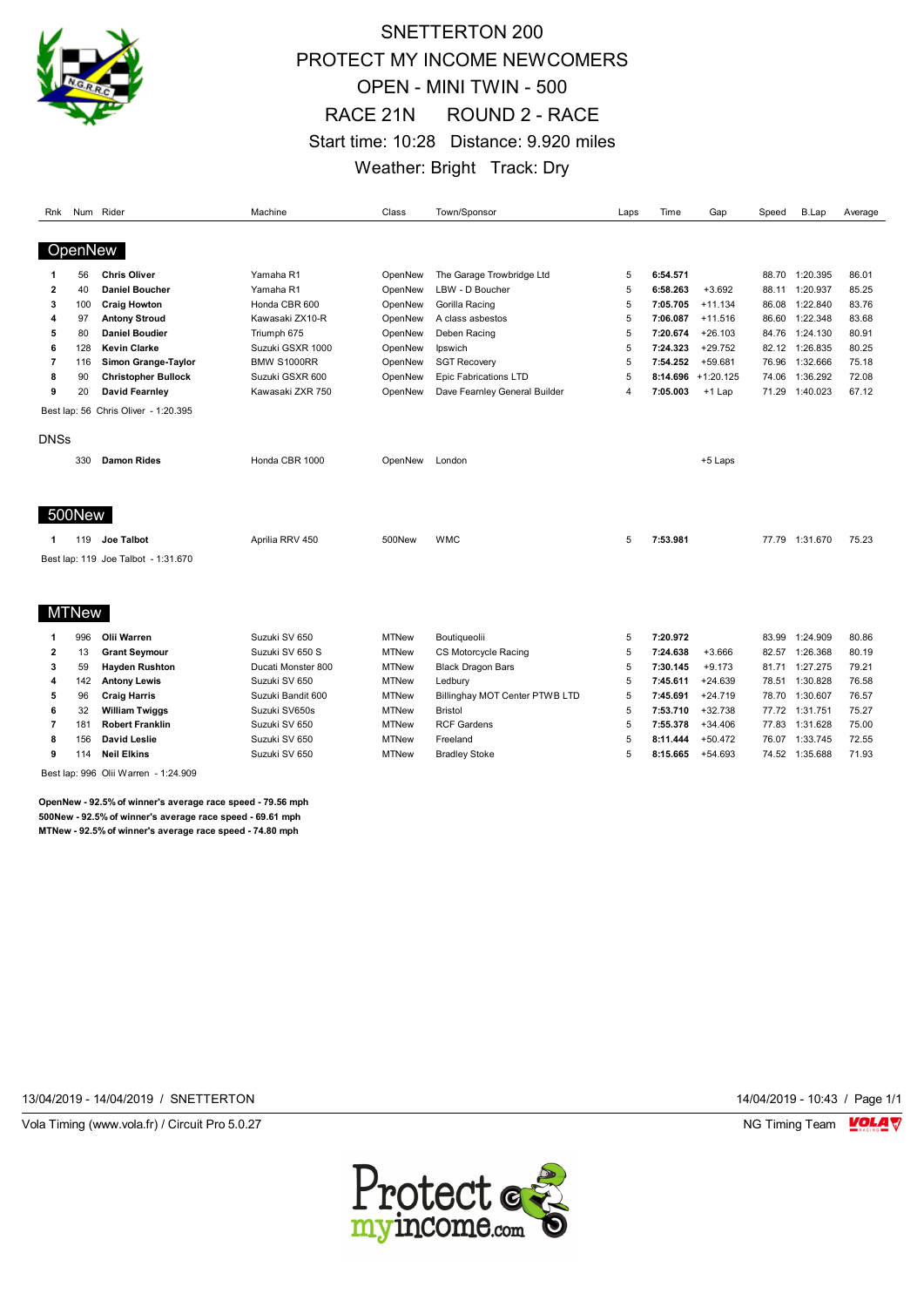

# SNETTERTON 200 PROTECT MY INCOME NEWCOMERS OPEN - MINI TWIN - 500 RACE 21N ROUND 2 - RACE LAP TIMES

| Lap          | Time                       | Time<br>Lap                    | Lap    | Time                 |
|--------------|----------------------------|--------------------------------|--------|----------------------|
|              | <b>Antony Lewis</b>        | $\mathbf 5$<br>1:37.786        |        |                      |
|              |                            |                                |        | <b>START</b>         |
|              |                            |                                | 1      |                      |
|              | <b>START</b>               | <b>Craig Harris</b>            | 2<br>3 | 1:26.827             |
| $\mathbf{1}$ |                            |                                | 4      | 1:26.271<br>1:26.749 |
| 2            | 1:31.408                   |                                | 5      | 1:24.130             |
| 3            | 1:31.483                   | <b>START</b>                   |        |                      |
| 4            | 1:31.245                   | $\mathbf{1}$                   |        |                      |
| 5            | 1:30.828                   | 2<br>1:31.249                  |        | David Fearnley       |
|              |                            | 3<br>1:31.022                  |        |                      |
|              |                            | 4<br>1:32.093                  |        |                      |
|              | <b>Antony Stroud</b>       | 5<br>1:30.607                  |        | <b>START</b>         |
|              |                            |                                | 1      |                      |
|              |                            |                                | 2      | 1:43.132             |
|              | <b>START</b>               | Craig Howton                   | 3      | 1:40.905             |
| 1            |                            |                                | 4      | 1:40.023             |
| 2            | 1:24.822                   |                                |        |                      |
| 3            | 1:22.902                   | <b>START</b>                   |        |                      |
| 4            | 1:23.050                   | $\mathbf{1}$                   |        | David Leslie         |
| 5            | 1:22.348                   | 2<br>1:24.141<br>3<br>1:23.461 |        |                      |
|              |                            | 4<br>1:23.001                  |        |                      |
|              |                            | 5<br>1:22.840                  |        | <b>START</b>         |
|              | <b>Chris Oliver</b>        |                                | 1      |                      |
|              |                            |                                | 2      | 1:36.848             |
|              |                            | Damon Rides                    | 3      | 1:36.516             |
|              |                            |                                | 4      | 1:36.562             |
|              | <b>START</b>               | <b>START</b>                   | 5      | 1:33.745             |
| 1            |                            |                                |        |                      |
| 2            | 1:20.395                   |                                |        |                      |
| 3            | 1:21.076                   | Daniel Boucher                 |        | <b>Grant Seymour</b> |
| 4            | 1:20.978                   |                                |        |                      |
| 5            | 1:23.908                   |                                |        |                      |
|              |                            | <b>START</b>                   | 1      | <b>START</b>         |
|              |                            | 1                              | 2      | 1:26.836             |
|              | <b>Christopher Bullock</b> | $\overline{c}$<br>1:21.982     | 3      | 1:27.181             |
|              |                            | 3<br>1:22.394                  | 4      | 1:27.460             |
|              |                            | $\overline{4}$<br>1:20.937     | 5      | 1:26.368             |
|              | <b>START</b>               | 5<br>1:21.757                  |        |                      |
| 1            |                            |                                |        |                      |
| 2<br>3       | 1:37.036<br>1:36.292       |                                |        | Hayden Rushton       |
| 4            | 1:36.746                   | <b>Daniel Boudier</b>          |        |                      |
|              |                            |                                |        |                      |
|              |                            |                                |        |                      |

13/04/2019 - 14/04/2019 / SNETTERTON 14/04/2019 - 10:39 / Page 1/2

Vola Timing (www.vola.fr) / Circuit Pro 5.0.27 NG Timing Team VOLA V

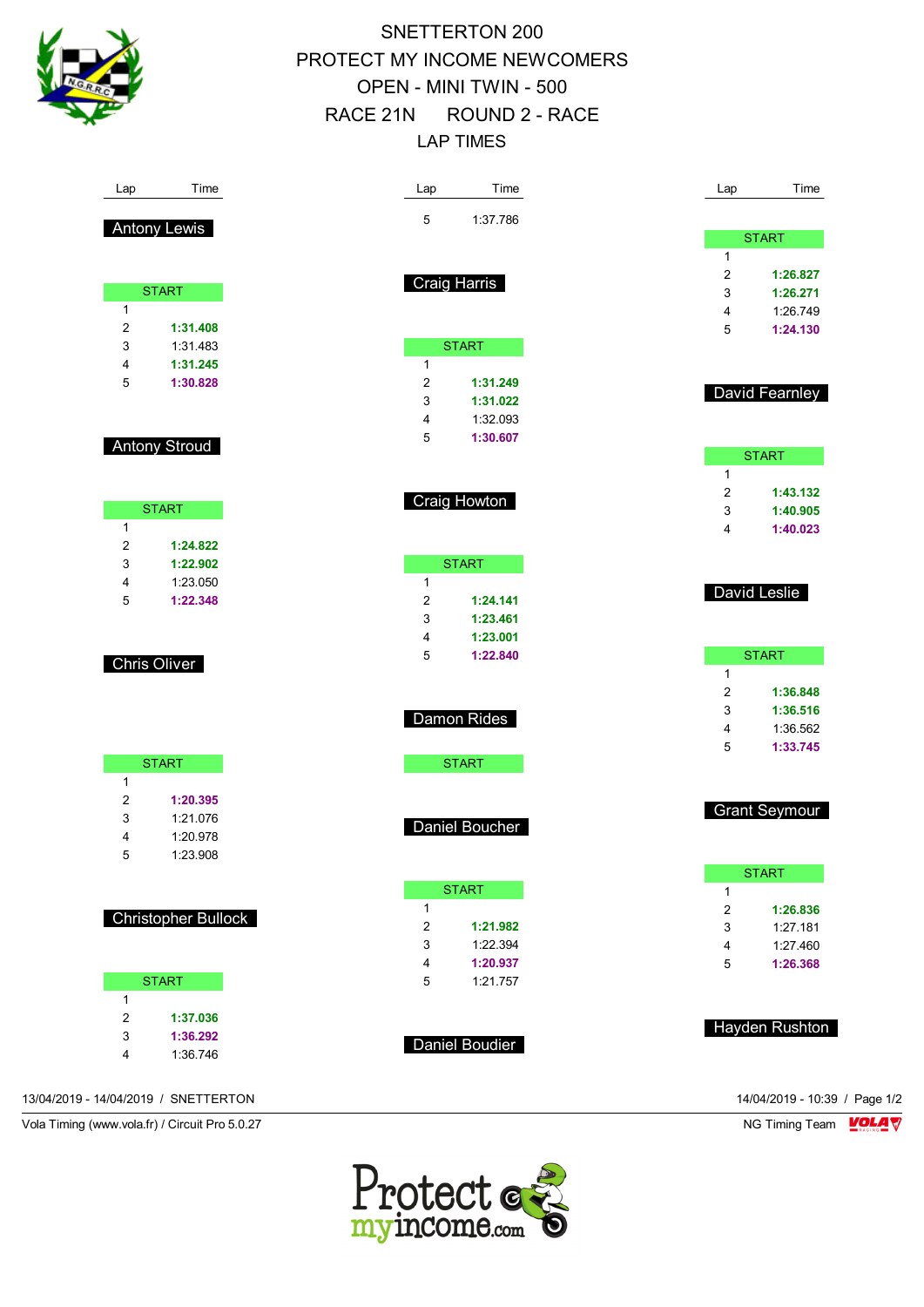SNETTERTON 200 PROTECT MY INCOME NEWCOMERS OPEN - MINI TWIN - 500 RACE 21N ROUND 2 - RACE LAP TIMES

| Lap | Time         |
|-----|--------------|
|     |              |
|     | <b>START</b> |
| 1   |              |
| 2   | 1:30.106     |
| 3   | 1:27.937     |
| 4   | 1:27.275     |
| 5   | 1:27.971     |
|     |              |

#### Joe Talbot

| <b>START</b> |          |  |  |  |  |  |  |  |
|--------------|----------|--|--|--|--|--|--|--|
| 1            |          |  |  |  |  |  |  |  |
| 2            | 1:32.173 |  |  |  |  |  |  |  |
| 3            | 1:32.648 |  |  |  |  |  |  |  |
| 4            | 1:31.670 |  |  |  |  |  |  |  |
| г,           | 1:31.706 |  |  |  |  |  |  |  |

### Kevin Clarke

| <b>START</b> |          |  |  |  |  |  |  |  |
|--------------|----------|--|--|--|--|--|--|--|
| 1            |          |  |  |  |  |  |  |  |
| 2            | 1:26.835 |  |  |  |  |  |  |  |
| 3            | 1.27 547 |  |  |  |  |  |  |  |
| 4            | 1:27.478 |  |  |  |  |  |  |  |
| 5            | 1:27.448 |  |  |  |  |  |  |  |

### Neil Elkins

| <b>START</b> |          |  |  |  |  |  |  |  |
|--------------|----------|--|--|--|--|--|--|--|
| 1            |          |  |  |  |  |  |  |  |
| 2            | 1:38.249 |  |  |  |  |  |  |  |
| 3            | 1:37.109 |  |  |  |  |  |  |  |
| 4            | 1:36.180 |  |  |  |  |  |  |  |
| 5            | 1:35.688 |  |  |  |  |  |  |  |

### Olii Warren

|   | <b>START</b> |
|---|--------------|
| 1 |              |
| 2 | 1:28.121     |
| 3 | 1:26.124     |
| 4 | 1:25.934     |
| 5 | 1:24.909     |

| Lap | Time                   |
|-----|------------------------|
|     | <b>Robert Franklin</b> |
|     | <b>START</b>           |
| 1   |                        |
| 2   | 1:32.228               |
| 3   | 1:33.064               |
| 4   | 1:32.197               |
| 5   | 1:31.628               |

#### Simon Grange-Taylor

| <b>START</b> |          |  |  |  |  |  |  |  |
|--------------|----------|--|--|--|--|--|--|--|
| 1            |          |  |  |  |  |  |  |  |
| 2            | 1:33.548 |  |  |  |  |  |  |  |
| 3            | 1:32.666 |  |  |  |  |  |  |  |
| 4            | 1:32.977 |  |  |  |  |  |  |  |
| 5            | 1:33.546 |  |  |  |  |  |  |  |

### William Twiggs

|   | START    |  |  |  |  |  |  |  |  |  |
|---|----------|--|--|--|--|--|--|--|--|--|
| 1 |          |  |  |  |  |  |  |  |  |  |
| 2 | 1:31.751 |  |  |  |  |  |  |  |  |  |
| 3 | 1:32.212 |  |  |  |  |  |  |  |  |  |
| 4 | 1:32 328 |  |  |  |  |  |  |  |  |  |
| 5 | 1:32051  |  |  |  |  |  |  |  |  |  |